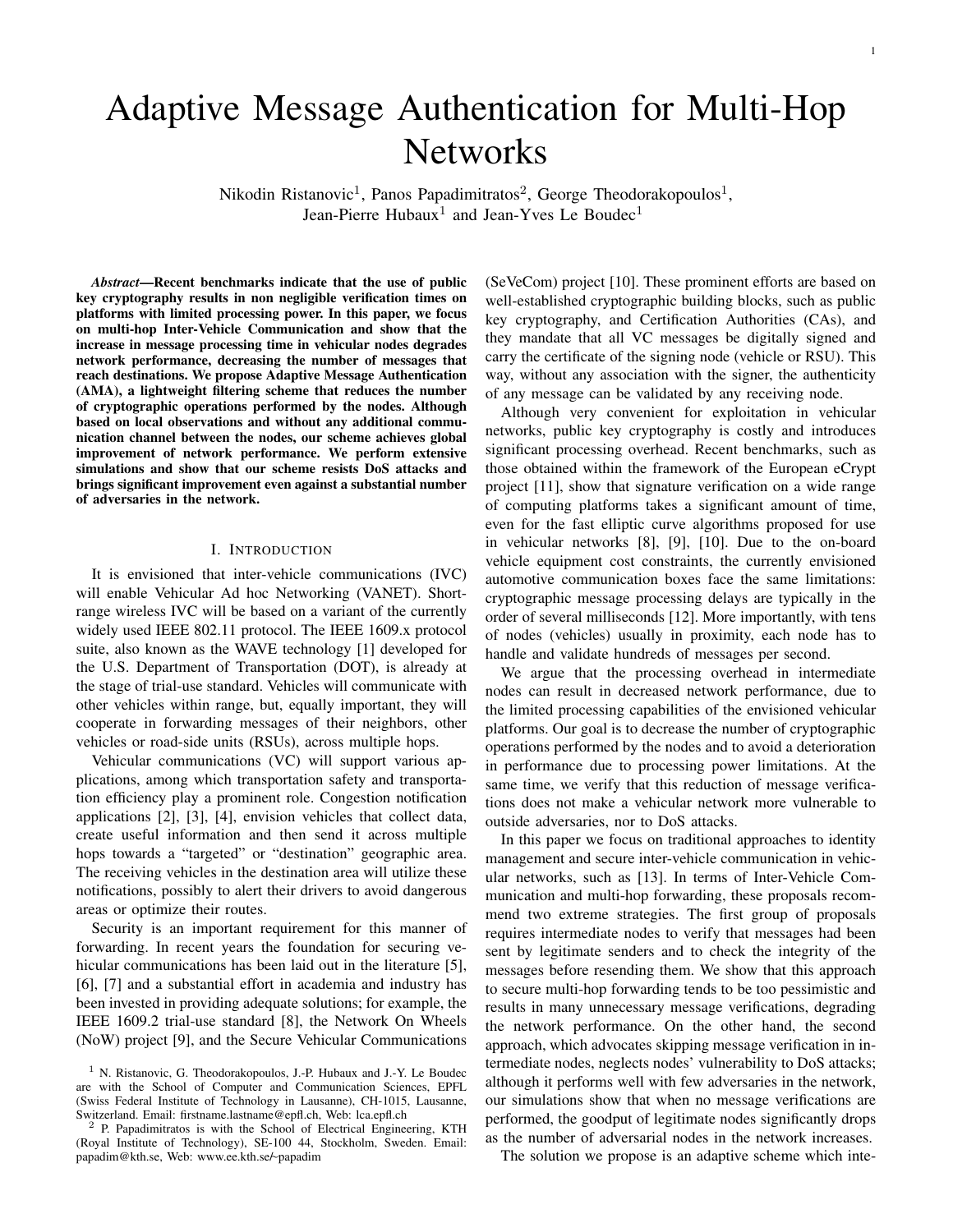grates the best features of the two aforementioned approaches. The aim is to make nodes perform only the necessary number of cryptographic operations while skipping the redundant message verifications and improving the overall performance of the network. The scheme takes advantage of the fact that nodes in different parts of a vehicular network face different security conditions at a given point in time. For instance, nodes in less hostile areas can afford to be less cautious (check fewer messages) than others. On the other hand, given the dynamic nature of vehicular networks, the situation may change quickly and dramatically, so nodes should have the ability to adapt to changing circumstances.

Our contribution is twofold:

- *•* We propose AMA (Adaptive Message Authentication), a scheme that probabilistically checks messages in intermediate nodes. Our scheme is reactive in that the checking rate increases to 100% only when forged messages are detected, and only for a limited period before returning to probabilistic checks. AMA is independent of the forwarding algorithm or the wireless standard that is used for communication and it can be easily integrated in the existing frameworks for secure communications in vehicular networks.
- *•* We show through extensive simulations that the scheme guarantees substantial performance gains over the traditional proactive approach. The adaptiveness of the scheme brings increase in performance in cases with few adversaries as well as in the cases when the adversarial nodes represent a significant percentage of the population.

The rest of the paper is organized as follows. In *§*II we present the example vehicular applications of interest, the motivation and the intuition behind our approach. In *§*III we describe the system and the adversary model that we are dealing with in this work. In *§*IV, we define rigorously the core of the problem we are solving. The complete description of AMA is provided in *§*V, and its evaluation in *§*VI. We discuss possible extensions of AMA in *§*VII. We present related work in *§*VIII, and we conclude in *§*IX.

## II. MOTIVATION AND INTUITION

In this section, we pinpoint why a group of VANET protocols and applications call for a new practical solution, such as the AMA we contribute here.

Multi-hop vehicular communication is considered in several transportation safety and efficiency applications, in particular *congestion notification* and *environmental hazard notification* applications [2], [3], [4]. These applications exploit the inter-vehicle communication and more specifically *GeoCast* or *Position-based* routing. Their messages contain the destination or target geographic area, within which all receiving vehicles should benefit from the information inside the messages.

The adversaries can try to degrade the performance of such a system by creating forged messages alleging they bear useful information (notifications, warnings, etc.). The danger is twofold: (i) the use of forged messages at destinations and (ii) reduction in goodput (expressed in the number of legitimate messages that reach their destinations) caused by flooding of



Fig. 1. A few regions in the city are under attack (shaded areas) and nodes in these regions actively defend. Nodes in the rest of the city, where the presence of the adversaries is not felt, can relax their security. We use this road map in all of our simulations.

the network with forged messages. The first risk is not really a concern, as the scheme we propose requires nodes to check each message in the destination region, prior to its use. The impact of the second threat depends critically on the ability of the security solution to prevent the spatial propagation of forged messages. We address this issue by applying an adaptive scheme, which becomes very conservative as soon as a threat is detected. If an adversary tries to inject messages with its current location as destination region (destination zone), it will be detected by all the first hop neighbors, since the scheme we propose checks all the messages received in the destination region. In case an adversary selects a region (other than its current location) as destination, the scheme fights this danger not only locally around the adversary, but all the way to the destination region, and if needed, inside the destination region itself.

When the threat is not present, our scheme relaxes security and avoids putting unnecessary processing load on resourcelimited on-board equipment. We show that this does not lead to a reduction in goodput due to a possible rise in number of forged messages in the network. The goodput is actually increased, as processing bottlenecks caused by overpessimistic approach in fighting the security threats are avoided.

The basic idea we exploit is based on the observation that an adversary can in practice have only a limited physical presence [14], [7]; adversaries can select any part of a vehicular network and place it under attack, but they can only be in a limited number of locations at any given time. Fig. 1 illustrates this; it shows a part of a city with the regions in which the adversarial nodes are present (shaded areas).

So, if the security conditions in different parts of the network are completely different, why would the nodes in these areas behave in the same manner? In other words, a node should respond to a threat only when it is affected by an attack and should reduce its defensive activities when the threat is not present, assuming that these activities consume resources and cause the node to underperform. With this approach, as we show with our solution, the performance of a network as a whole increases, as nodes perform only the necessary cryptographic operations but skip the redundant ones.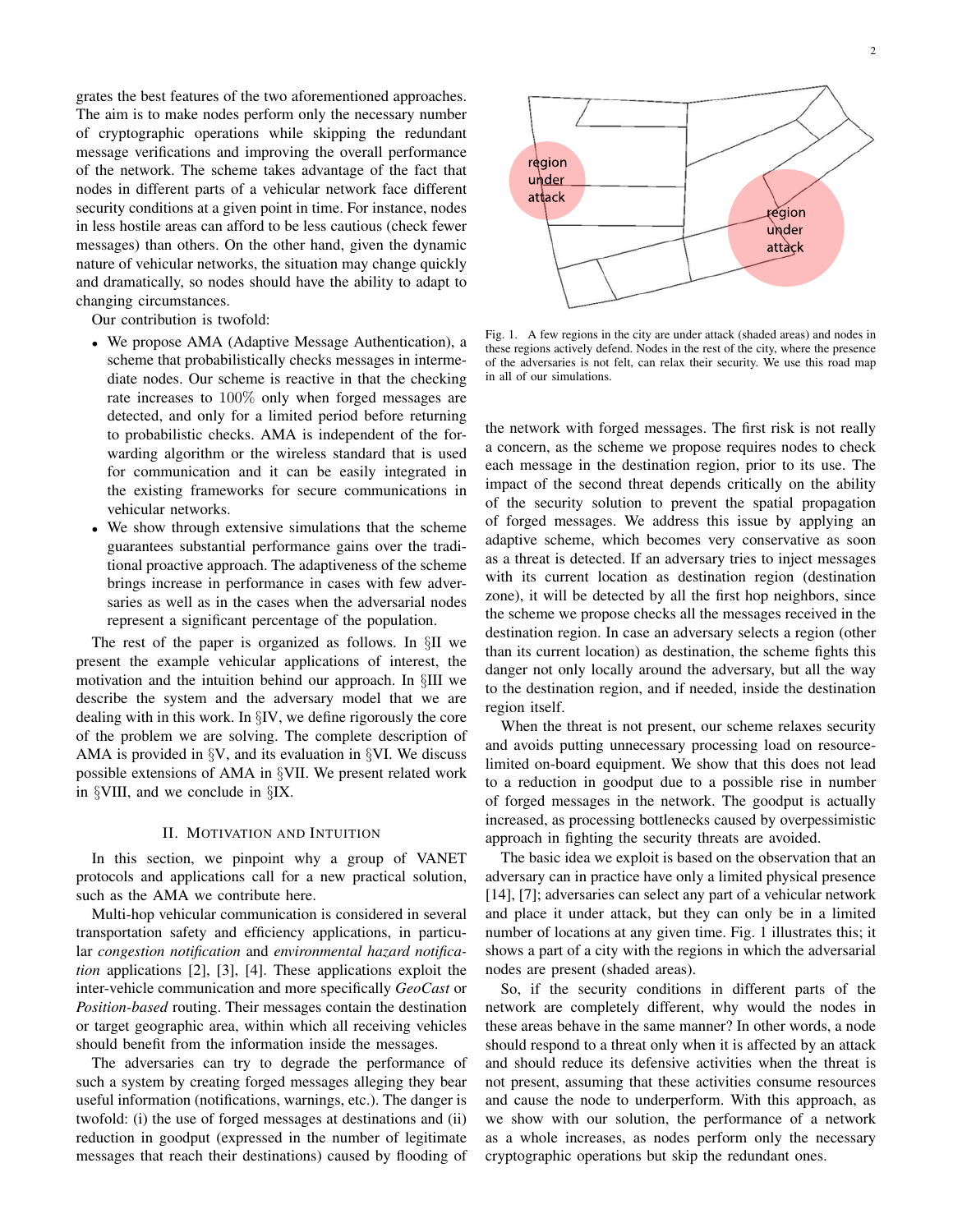### III. SYSTEM AND ADVERSARY MODEL

*Vehicular Communications (VCs):* We consider a system with vehicles equipped with a variant of IEEE 802.11, on-board sensors, and a computing platform. The vehicle onboard equipment, which we term a node, allows the exchange of information among vehicles and roadside infrastructure and enables a range of applications, notably including *safety* (e.g., accident alerts) and *traffic efficiency* (e.g., distributed congestion notification) [15], [16]. VC-enabled applications entail two basic types of communication: (i) one-hop highrate safety messaging (beaconing), with messages bearing information on the location, speed, acceleration and heading of the sender, transmitted at a rate of 3 to 10 beacons per second, and (ii) multi-hop communication between any sender disseminating information to one or more receivers, identified primarily by their location.

Safety beaconing rates are specified by standards and processing of those beacons is obligatory: a node must maintain a fine-grained knowledge of the motion dynamics of other vehicles in its vicinity, for example, to be able to detect a danger from a slowly moving vehicle ahead or one that attempts a left turn. On the other hand, multi-hop communication serves, in general, less time-critical applications, and the amount of traffic depends on the supported application(s), and in principle any node could initiate such a transmission.

We define *L* to be the set of legitimate users running applications enabled by multihop communication and  $N_i$  as the number of legitimate messages received by destination *i* over the time period of interest. We consider here multihop transmissions originating at each node at a constant rate of *r<sup>L</sup>* messages per second. Then, in the presence of any communication impairments and networking faults and delays, we define the *goodput γ<sup>L</sup>* as:

$$
\gamma_L = \frac{1}{|L|} \sum_{i \in L} \frac{N_i}{\text{total time}} \tag{1}
$$

Position-based communication protocols appear as a natural choice for multi-hop communication, as nodes are expected to be aware of their own location (through GPS, or other localization techniques with respect to terrestrial infrastructure), and the highly volatile topology would make other mobile ad hoc networking protocols inefficient in this setting. Such algorithms, largely termed geocast protocols, are currently under consideration towards standardization [4]. As the exact implementation of the communication is largely orthogonal to our paper, we consider here two representative positionbased algorithms. The first algorithm, Cached Greedy GeoCast (CGGC) [17] belongs to the group of beacon-based unicast routing algorithms. CGGC relies on beacons to discover the position of neighboring nodes (within the nominal communication range), and then forwards messages in the geographic direction of the destination, picking the node whose coordinates are the closest to the destination. If the local optimum is reached, the message is added to the local cache, where it is kept until a suitable next hop is found. The second algorithm we consider is Contention-Based Forwarding (CBF) with the basic suppression scheme based on timers [18]. Unlike CGGC, CBF is based on broadcast and performs greedy forwarding without the help of beacons and neighbors' tables. We believe that this selection of routing algorithms covers two major groups of geocast routing algorithms proposed for vehicular networks. The first group is composed of routing algorithms that heavily rely on beacons and neighbors' tables in the process of suitable next hop selection. The second group contains CBF algorithms with different suppression schemes that leave the next hop selection process and the forwarding decision to the neighbors in the transmission range.

*Security Assumptions:* As proposed in [9], [8], [10] the node identities are managed by a Certification Authority (CA). Each node in the network is assigned a set of private/public key pairs, with the latter certified by a CA. Each legitimate node registered with the CA can participate in the VC system operation. Basically, nodes use their private keys to digitally sign messages they generate and the public keys of the senders of messages they receive to validate the senders' signatures.

In accordance with the state of the art in secure VC [8], [10], we assume that all messages are signed with an Elliptic Curve Digital Signature Algorithm (EC-DSA), and that for each message the certificate of the sender is attached to enable validation of the message. The validation includes first the validation of the certificate (by validating the CA's signature), and then the validation of the sender's signature.

In the rest of the paper, we refer to a message validation as "message checking." We denote the *processing delay* needed for a message to be checked by  $t_C$ . The value of this delay depends on the processing power of the on-board platform. For platforms similar to those currently considered for the proofof-concept implementations of VC systems, characteristic delays are provided in [12], [19], while for other efforts PowerPC based platforms are used (e.g., DENSO platform [20]), with representative processing delays available in the eCrypt project benchmarks  $[11]$ .<sup>1</sup> Lastly, the IEEE 1609.2 efforts currently consider for proof-of-concept purposes hardware accelerated signature verification at several milliseconds. In all existing and upcoming systems, the cryptographic processing delays constitute a bottleneck. For example, even for the most powerful of those platforms [12],  $t_C$  would be 7.2ms; if we consider this value in a rather favorable environment, with 20 neighbors beaconing at the lowest possible rate of 3 beacons/second, by multiplying the three numbers, we obtain as a result that 43.2% of the CPU time would be devoted to message checking. In denser network settings, e.g, four-lane highways, and with the wireless medium impairments taken into consideration, as well as specific optimizations, still the average processing load is at the limit of the processor for safety traffic only.

*Adversary Model:* In this paper our focus is on the *external* adversaries, that is, adversarial nodes that do not have in their possession system credentials (certificates issued by the CA). Each such adversarial node is a computing platform that can fabricate and inject messages, but cannot sign on behalf of a legitimate node. The direct goal of adversaries is to reduce the goodput  $\gamma_L$  of legitimate nodes by injecting the forged

<sup>1</sup>On 533MHz CPU Power PC platform, signature verification for EC-DSA with 192-bit curve (nist-p-192), requires 9 ms on average.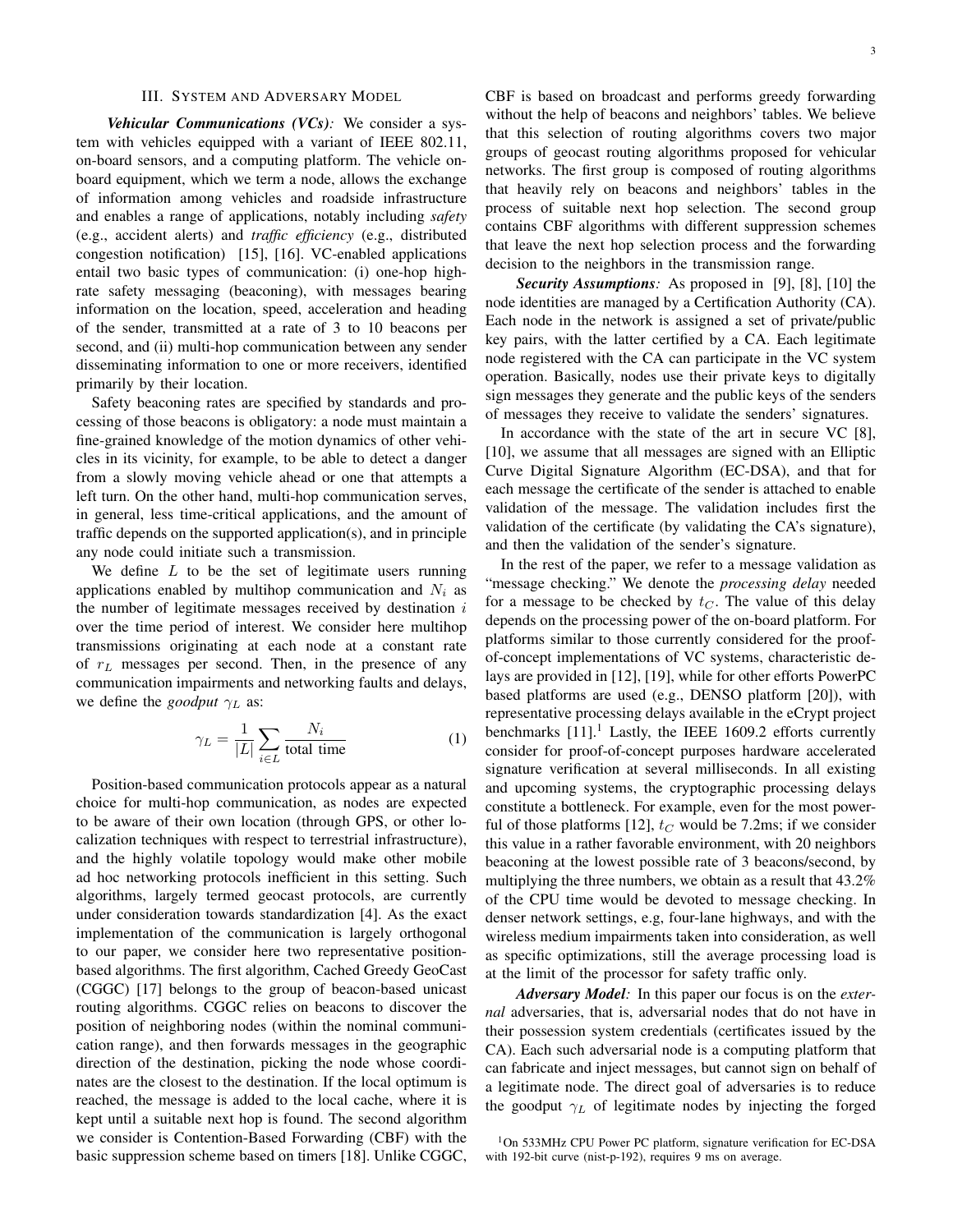messages and making legitimate nodes waste their processing time on forged messages verification. All adversarial nodes inject forged messages at a rate *r<sup>A</sup>* messages per second.

We assume that the adversaries are aware of their number in relation to the number of legitimate nodes in the network and we define *a* as the percentage of adversaries in the network. Knowing *a*, the adversaries choose their sending rate  $r_A$  in order to minimize  $\gamma_L$ .

We emphasize that none of the forged messages injected by an adversarial node can be perceived as valid if it is checked by a legitimate node. Nonetheless, the stress imposed by the need to validate those messages is exactly what can lead to DoS. For such an attack, any PDA or laptop can be used, while no tampering with hardware that stores vehicle's cryptographic keys [10], [7] or no cryptanalytic attack are necessary. By preventing even a small fraction of legitimate traffic from reaching its destination, the adversary can prevent reception of messages in an area within the necessary deadlines: for example, consider road condition information that cannot be validated in the targeted geographical area, resulting in traffic jams. Or, consider increased loads from fabricated traffic that prevent a node from performing safety related operations.

## IV. PROBLEM DEFINITION

The usage of geocast routing algorithms implies that messages can traverse several intermediate hops before reaching the destination region. A logical question that arises is what strategy an intermediate node should adopt with regard to checking a large group of messages that are only relayed by that node. It is not clear whether a message that requires relaying should be checked by an intermediate node or just resent without any prior verification.



Fig. 2. The performance of "check-all" vs. "check-nothing" algorithm obtained for CBF geocast routing algorithm.

We define "check-all" and "check-nothing" as two extreme approaches that can be applied to relayed messages. "Checkall," as mentioned in Section I, is the default strategy in the existing proposals and it assumes checking of each relayed message, whereas "check-nothing" assumes that none of the relayed messages are checked. Both approaches perform well under certain circumstances, but underperform in other cases. Our goal is to propose a scheme that provides good performance for a wide range of values of *a* (percentage of adversaries in the network) and *r<sup>A</sup>* (their sending rate) and to test it with the state of the art in vehicular routing algorithms.

The "check-all" strategy guarantees the fewest forged messages in the network, as it contains them locally and prevents their propagation. Given unlimited processing power in each node (implying a negligible checking time *t<sup>C</sup>* ), checking each relayed message would be the best strategy. In this case, less time would be spent forwarding the forged messages and the limited wireless capacity would be used only for forwarding the valid messages.

The "check-nothing" strategy promises good results with few adversaries in the network, or with few injected forged messages in the network (Figure 2). In this case, not checking any relayed traffic guarantees that no time is wasted on signature verifications in intermediate nodes and the goodput *γ<sup>L</sup>* of legitimate users is improved. However, an increase in the number of adversaries in the network quickly makes this strategy inferior to "check-all".

So, "check-all" is not the best approach for networks with few adversaries and "check-nothing" gets worse as the number of adversaries increases. We want a scheme that performs well in both cases. It should contain the forged messages locally (like "check-all") in the presence of adversaries and behave similarly to "check-nothing" with no adversaries around.

## V. AMA - ADAPTIVE MESSAGE AUTHENTICATION

The reasoning behind our scheme is driven by the observation that the adversaries are limited in scope and that they cannot keep the whole network under attack at all times. Consequently, we designed a scheme that is shown in Figure 3. We call it AMA (Adaptive Message Authentication).

AMA has two modes of operation. We call them "check-all" and "relaxed". The "relaxed" mode allows nodes to pay less attention to defensive measures. All the legitimate nodes are initially in the "relaxed" mode. It is this mode that is expected to bring performance gain to the scheme, as only a fraction of received messages are checked by a node in the "relaxed mode". Nodes distinguish between the messages that have the current location of the node as the destination zone and those that only have to be relayed to others. Each message in the first group is checked with probability 1 and each message in the second group with probability *p*. If they happen to check a forged message, the forgery is always detected and it forces the node to switch its mode of operation to "check-all".

"Check-all" mode is conservative and it mandates checking each received message. A legitimate node is expected to be in this mode when there are adversarial nodes nearby. A node stays in "check-all" mode until it receives *c* consecutive legitimate messages. Then, it switches back to "relaxed" mode.

The rationale is that if a node senses that the current "temperature" of the neighborhood is low (no adversaries in the neighborhood), a node can relay most of the messages without prior authentication and integrity check and keep checking only a small fraction of these messages in order to ensure a timely detection of security threats. While the selected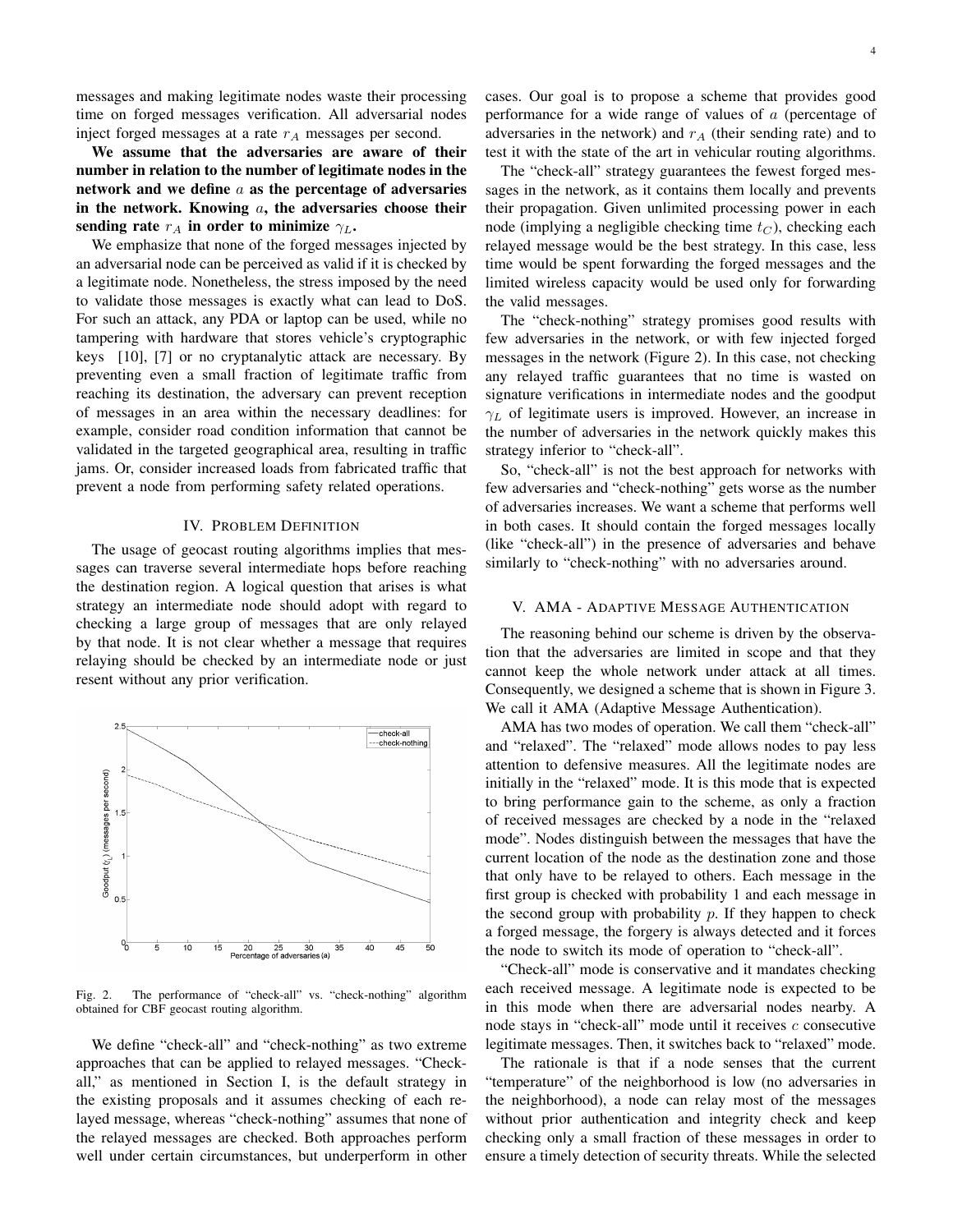messages are being checked, the other messages that need to be relayed do not have to wait before being forwarded.



Fig. 3. AMA - the scheme for adaptive authentication and integrity check of messages exchanged between vehicles. Briefly, an AMA node can be in one of two modes: "check-all" and "relaxed." A node starts in "relaxed" mode. In this mode, a node checks with probability 1 the messages destined for itself, but only with probability *p* the messages destined for other nodes. If it detects a forgery, the node switches to the "check-all" mode. In the "checkall" mode, a node checks all messages with probability 1, and switches to "relaxed" mode only if *c* consecutive legitimate messages are received.

It is possible, of course, to use a different function for the checking rate increase, not just a step function. We show that even this simple scheme guarantees significant performance gains, for an appropriate choice of the parameters *p* and *c*, under very realistic assumptions (the scheme and both parameters *p* and *c* are known to the adversary).

## VI. EVALUATION

## *A. Simulation Setup*

The goal of the experimental validation is to compare the goodput *γ<sup>L</sup>* (defined in Section III) achieved when AMA, "check-all," and "check-nothing" are used. The three strategies are tested on top of two state of the art routing algorithms for vehicular networks. These are Cached Greedy GeoCast (CGGC) [17] and Contention Based Forwarding (CBF) with the basic suppression scheme based on timers [18].

For generating mobility traces, based on network topologies obtained from real maps, we use the SUMO traffic simulator (v 0.9.8) [21] with the TraNS extension [22], [23]. Vehicular mobility traces, generated for a specific road topology, are then passed to the SWANS network simulator [24].

The area that we use for our simulations is about 6 sq. km in size and it is shown in Fig. 1. It is populated with 600 vehicles that follow routes obtained from the SUMO traffic simulator with speeds that are within the legal speed limits for the observed road group. The full TCP/IP stack is implemented in each node with the exception of the transport layer. At the physical layer we use the two-ray pathloss model, which incorporates ground reflection. At the link layer, 802.11b is used and the range is limited to 200m. The SWANS implementation of 802.11b includes the complete DCF function, with retransmission, NAV and backoff functionality.

For the "check-all" and "check-nothing" approaches we run 20 simulations for every combination of percentage of adversaries  $a \in \{0, 5, 10, 30, 50\}$  and adversaries' sending rates  $r_A \in \{0, 1, 2, 5, 10\}$  messages per second. For AMA we run 20 simulations for every combination of percentage of adversaries  $a\%$ , adversaries' sending rates  $r_A$ , and AMA parameters *p ∈ {*0*.*05*,* 0*.*1*,* 0*.*2*,* 0*.*3*,* 0*.*5*}* and *c ∈ {*20*,* 40*,* 60*,* 80*,* 100*}*. For each run, we randomly pick *a*% adversaries out of the total set of nodes in the network. For each generated message, a destination region is selected at random. The legitimate node sending rate *r<sup>L</sup>* is 1 message per second. The size of each geocast message is 300 bytes. The checking time *t<sup>c</sup>* is 10*ms*. Each simulation lasts for 500 seconds of simulation time.

Verification of beacons is extremely important from the security point of view, so as explained in Section III we assume that nodes check all received beacons in the simulated beaconing based routing algorithm (CGGC). Beacons make a large percentage of total traffic in all the beaconing-based routing algorithms and for this reason we wanted to be as realistic as possible when simulating the load that beaconing traffic puts on the processor. The beaconing rate in the CGGC routing protocol that we use in our simulations is 1 beacon/300ms, i.e., the value that is likely to become part of the standard.

#### *B. AMA parameter selection*

Having calculated, through the simulations, the goodput *γ<sup>L</sup>* achieved under AMA for all combinations of the parameters  $(p, c, a, r_A)$ , we now show how to select the parameters p and *c* to maximize it. This selection would be done by the network administrator before deploying the scheme in the network. When doing this selection, we have to keep in mind two things:

- *•* The percentage *a* of adversaries is fixed, but may or may not be known to the administrator. Below, we distinguish two cases according to whether it is known or not.
- *•* The adversaries will learn the selected values of *p* and *c*, and choose their sending rate *r<sup>A</sup>* to minimize the goodput.

In the first case, which we call the *pessimistic* case, we do not know *a*. So, we will select the *p* and *c* that maximize the resulting *γ<sup>L</sup>* against a worst case combination of *a* and *rA*.

$$
(p^*, c^*) = \operatorname{argmax}_{(p,c)} \min_{(a,r_A)} \gamma_L(p, c, a, r_A)
$$
 (2)

To visualize this selection, consider the following table, where each entry is equal to the goodput achieved with the corresponding row-column combination of parameters: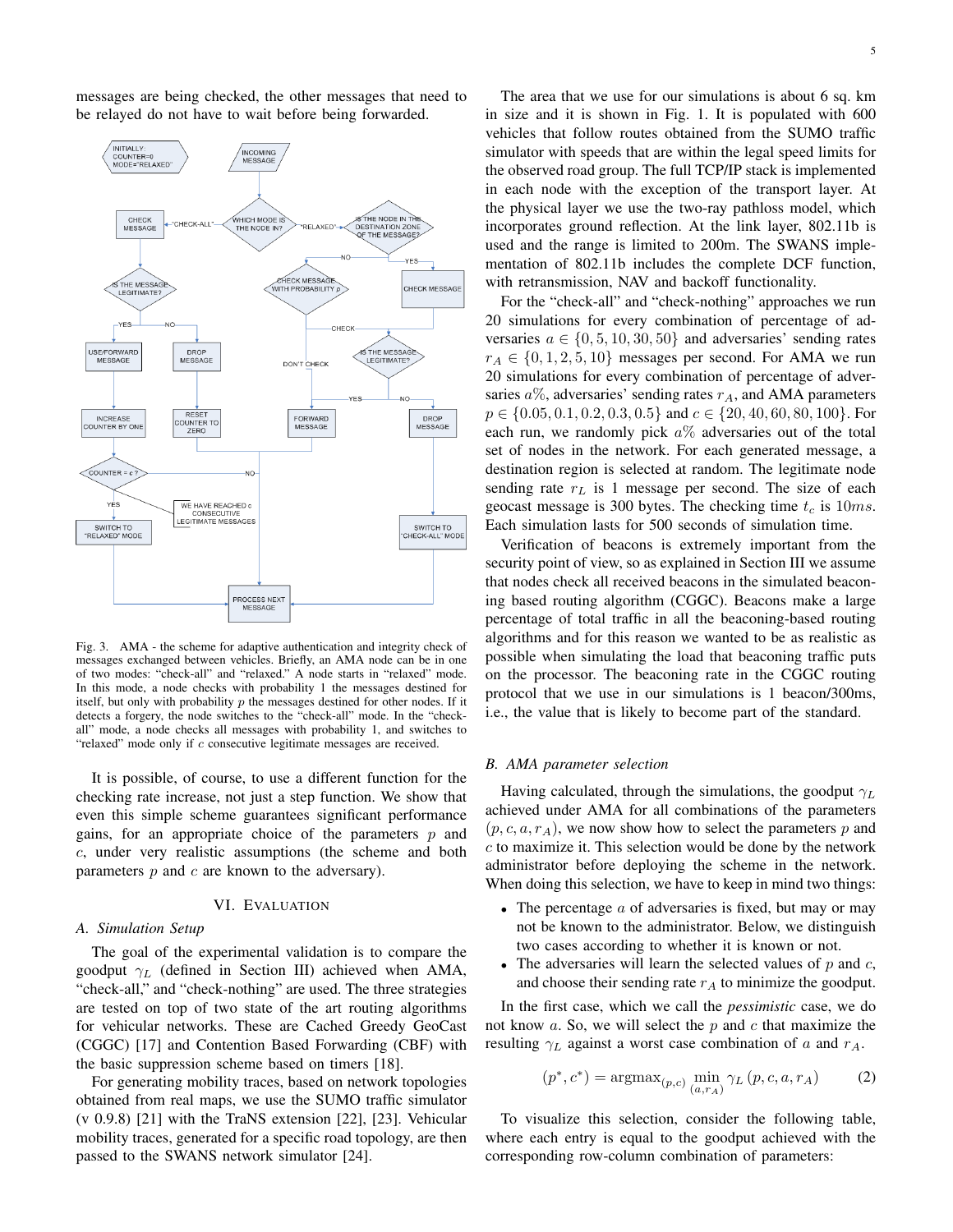|                | а                 |                 | $r^k$<br>$a^{\mathbf{r}}$ |             |  |
|----------------|-------------------|-----------------|---------------------------|-------------|--|
| $c^1$          |                   | .               | 111 <i>k</i>              | 121         |  |
| $\cdot c^{2}$  |                   | $\cdot$ $\cdot$ | 121k                      | 221         |  |
|                |                   |                 |                           |             |  |
| $c^m$          | $1m\overline{11}$ | .               | 2.1m1k                    | $\sim 1m21$ |  |
| c <sup>1</sup> |                   | $\cdot$ $\cdot$ | 211k                      | 2121        |  |
|                |                   |                 |                           |             |  |

First, Eq. (2) selects the minimum element in each row. The minimum element of a row is the goodput value that will be achieved if we select the  $(p, c)$  pair of that row, and the adversaries' percentage happens to be the one in the minimizing column. If the adversaries' percentage is the right one (worst case scenario for the legitimate users), they can choose their sending rate to achieve the worst case goodput.

Then, among the minimum elements found, Eq. (2) selects the largest one by selecting the appropriate  $(p, c)$  pair. This way, we can guarantee the adversaries would not achieve a lower goodput, even if they could change their percentage.

In the second case, which we call the *optimistic* case, we know *a* but not  $r_A$ . So, for the given value of *a*, we choose *p* and *c* that maximize  $\gamma_L$  against the worst case reply  $r_A$ .

$$
(p^*, c^*)(a) = \operatorname{argmax}_{(p,c)} \min_{r_A} \gamma_L(p, c, a, r_A)
$$
 (3)

Referring to the previous explanatory table, Eq. (3) now does the same minimization-maximization as Eq. (2), but operates on the columns corresponding to the known value of *a*. In either case, the adversaries choose their sending rate *r<sup>A</sup>* to minimize  $\gamma_L$ , given the legitimate users' choice of  $p^*$  and  $c^*$ :

$$
r_A^*(a) = \operatorname{argmin}_{r_A} \gamma_L(p^*, c^*, a, r_A)
$$
 (4)

$$
r_A^*(a) = \operatorname{argmin}_{r_A} \gamma_L(p^*(a), c^*(a), a, r_A)
$$
 (5)

Note that the adversaries do not optimize over the percentage *a*, as they cannot change it.

### *C. Performance Evaluation*

AMA outperforms "check-all" and "check-nothing" strategies for all the considered values of *a*, regardless of the routing algorithm (CBF in Figure 4, CGGC in Figure 5). The curves in the figures are the mean value of 20 simulations and the error bars extend a standard deviation above and below the mean values. Note that the knowledge of *a* (which is not easy for the administrator to obtain) guarantees only a slight performance improvement (the pessimistic scheme performs almost as good as the optimistic).

As we can see from the figures, in the pessimistic case, which assumes no knowledge about the number of adversaries or their sending rate, the goodput of legitimate nodes  $\gamma_L$ improves up to 30% for CBF and up to 33% for CGGC.

In the case of CBF, the performance gain is due to the reduction in number of messages checked in the intermediate nodes. Our simulation data shows that the number of checked geocast messages drops up to 46% percent in this case.

Apart from the drop in the number of cryptographic operations, the performance of CGGC routing algorithm is affected by the beaconing processing load. Geocast messages now share the CPU time with beacons. Checking or not checking



Fig. 4. Goodput *γ<sup>L</sup>* obtained under (pessimistic and optimistic) AMA, "check-all", and "check-nothing" for the CBF routing algorithm.



Fig. 5. Goodput *γ<sup>L</sup>* obtained under (pessimistic and optimistic) AMA, "check-all", and "check-nothing" for the CGGC routing algorithm.

a geocast message or a group of messages can make the difference between an immediate check of arriving geocast message and its prolonged stay in an intermediate node due to the CPU busy period introduced by beacons. The same applies to forged messages, as their increased number in the incoming queue can make valid messages wait for a period of time before being checked and relayed. This is the main reason why the performance of "check-nothing" strategy drops with the increase in the number of adversaries in the network.

The introduction of other CPU tasks (not related to forwarding) would make this effect even more visible. In case the security unit is not a stand-alone unit and has to share the CPU time with other tasks, the moment when an incoming message gets its share of CPU becomes extremely important. A single forged message or an unnecessary check of a legitimate message can make the arriving geocast message wait for additional few hundred milliseconds due to the CPU multitasking.

In the pessimistic case, the optimal values of *p* and *c* obtained as explained in VI-B are  $p = 0.2$  and  $c = 40$  for both CGGC and CBF. in the optimistic case, the obtained values for *p* and *c*, for both considered algorithms, are shown in Table I.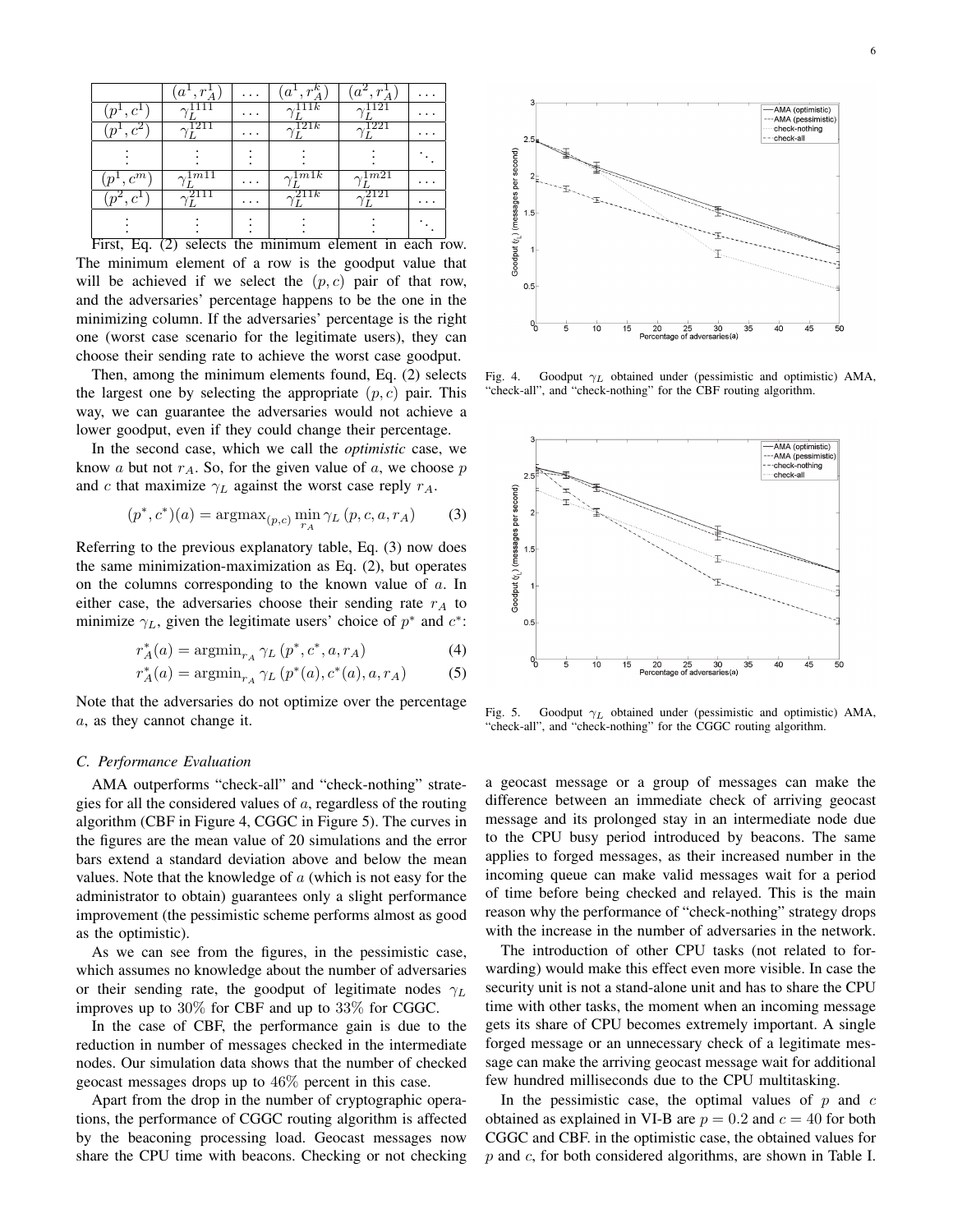

Fig. 6. Goodput  $\gamma_L$  obtained for various adversarial sending rates  $r_A$  under pessimistic AMA for the CBF routing algorithm. The thick line corresponds to the optimal sending rate  $r_A^*$ .

| Percentage of | <b>CBF</b> |     | CGGC |               |
|---------------|------------|-----|------|---------------|
| adversaries   | п          | c   | р    | $\mathcal{C}$ |
| $a=0$         | 0.05       | 60  | 02   | 80            |
| $a=5$         | 0.05       | 20  | 0.05 | 80            |
| $a=10$        | 0.2        | 100 | 0.3  | 80            |
| $a=30$        | 0.3        | 100 | 0.2  | 40            |
| $a=50$        | 02         |     | 02   |               |

TABLE I THE OPTIMAL PARAMETERS *p* AND *c* FOR *optimistic* AMA.

If the adversaries have less knowledge than what we have assumed (i.e., if they do not know the  $p^*$  and  $c^*$ ), they may choose a sending rate other than the computed optimal  $r_A^*$ . In Figures 6 (for CBF) and 7 (for CGGC) we plot the resulting  $\gamma_L$ -*a* curves for all sending rates  $r_A$  for the pessimistic choice of  $p^*$  and  $c^*$ . We see that a suboptimal selection of the sending rate by the adversaries results in improved performance for our scheme. The thick line in the figures corresponds to the optimal (for the adversaries) sending rate  $r_A^*$  and represents the worst case scenario (i.e. the lower bound for the goodput).



Fig. 7. Goodput  $\gamma_L$  obtained for various adversarial sending rates  $r_A$  under pessimistic AMA for the CGGC routing algorithm. The thick line corresponds to the optimal sending rate  $r_A^*$ .

#### VII. DISCUSSION

We discuss two extensions for AMA that could improve performance at the expense of complexity. First, the transition between two modes of AMA can be smoother than jumping from a fixed checking probability *p* to 1. That is, *p* can increase when a forged message is detected, and decrease when a legitimate message is checked. Second, depending on the application's security requirements, not all messages need to be checked by their destinations. If AMA is also applied to the messages received in the destination zone, the network performance could improve.

#### VIII. RELATED WORK

Three major efforts to design security and privacy enhancing solutions for VC have been undertaken in industry and academia, with the endorsement of authorities: the NoW project [9], the IEEE 1609.2 working group [8], and the SeVeCom project [10]. The basic ideas that transcend these efforts are: (i) their building on top of the currently accepted vehicular communication protocol stack that includes safety beaconing, (ii) their reliance on a *Certification Authority (CA)* and public key cryptography to protect V2V and V2I messages, with consensus on the use of Elliptic Curve DSA [25] (iii) their objective to satisfy requirements such as message authentication, integrity, and non-repudiation (albeit in a "lighter" manner for the IEEE effort) and (iv) their intention to protect private user information. We note that our scheme is oblivious to the exact use of certificates and public keys. As a result, AMA can remain fully operational and effective even if privacy enhancing algorithms with multiple certified public keys (pseudonyms) are implemented. Another recent, currently on-going effort in securing VC, is the Car-2- Car Communication Consortium (C2C-CC) Security Working Group. The baseline concepts and activities of the C2C-CC SEC WG can be found in the C2C-CC Manifesto [4].

Prior to these efforts, a number of works investigated different aspects of security and privacy of vehicular networks. They outlined challenges [5], [6], they described attacks [26], [27], [28], [7], and offered solutions [14], [29], [30], [12]. The last two works consider cryptographic mechanisms other than public key cryptography; in the former one, [30], symmetric key cryptography complements the public key operations to reduce overhead. The latter [12] uses group signature to complement public key cryptography. Investigating those variants, with the somewhat different processing loads, in the context of AMA would be an interesting point for future work. The reduction of overhead for transportation safety applications has been investigated in [12], with simple, context-agnostic overhead reduction schemes, and in [31], [32] that propose contextspecific strategies for overhead reduction. The investigation of the vehicular communications security overhead and its effect on system/application performance is extended in [33], which considers both safety and efficiency applications and additional security mechanisms. These works are complementary to AMA and their joint investigation with AMA is another interesting point for future work.